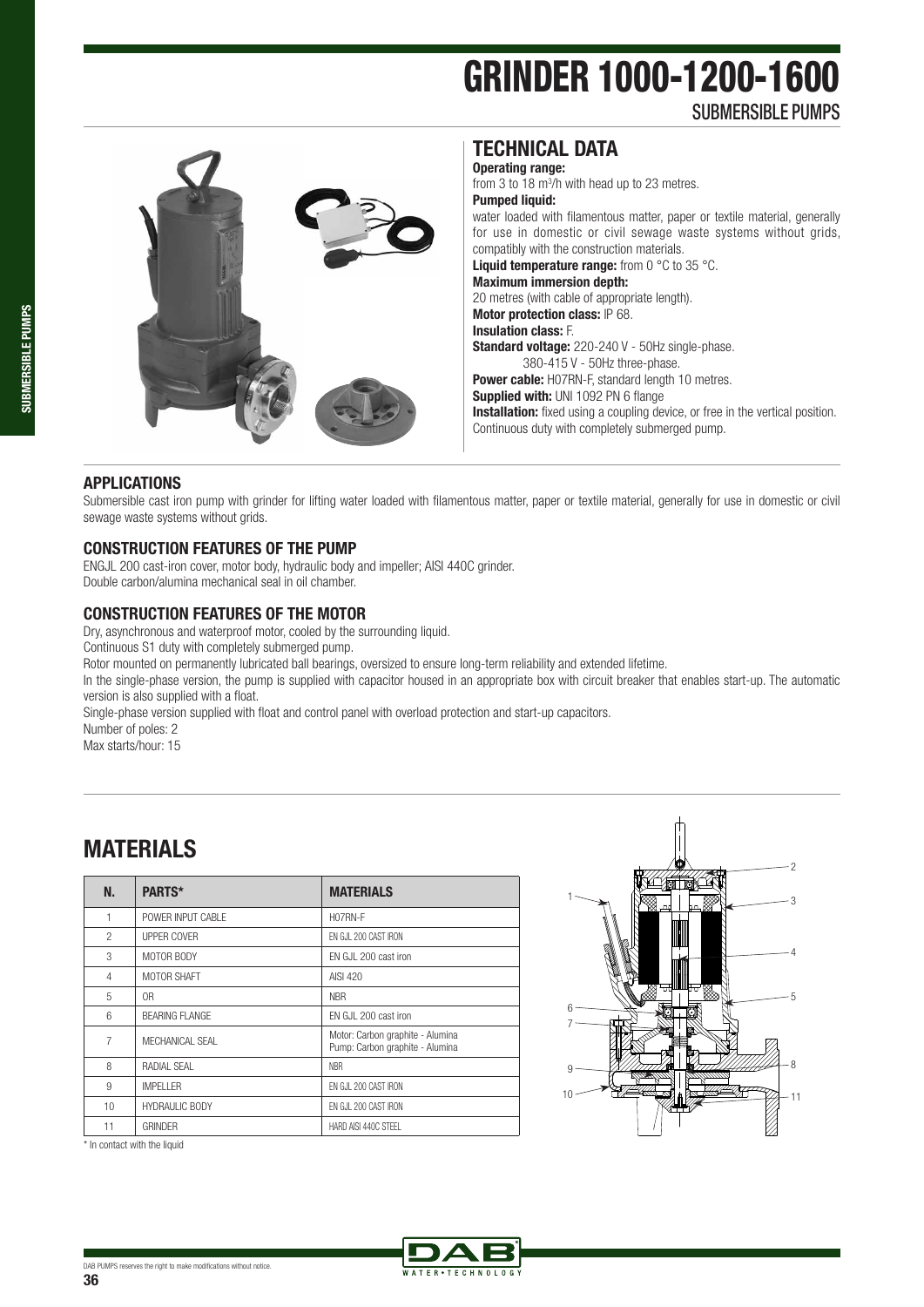**SUBMERSIBLE PUMPS**

SUBMERSIBLE PUMPS

# GRINDER RANGE SUBMERSIBLE PUMPS

## **PERFORMANCE RANGE**

The performance curves are based on kinematic viscosity values = 1 mm<sup>2</sup>/s and density equal to 1000 kg/m<sup>3</sup>. Curve tolerance according to ISO 9906.

#### **GRAPHIC SELECTION TABLE**



# **SELECTION TABLE - GRINDER 1000-1200-1600**

|                         | $Q = m3/h$ |      | n    |      | a    | 12   | 15  | 18  |
|-------------------------|------------|------|------|------|------|------|-----|-----|
| <b>MODEL</b>            | $Q=1/min$  |      | 50   | 100  | 150  | 200  | 250 | 300 |
| <b>GRINDER 1000 M-T</b> |            | 15.2 | 12.9 | 10   | 6.9  | 3.6  |     |     |
| <b>GRINDER 1200 M-T</b> | H<br>(m)   | 20   | 18.9 | 17   | 14.7 | 11.7 | 8.1 | 4.2 |
| <b>GRINDER 1600 M-T</b> |            | 23.5 | 22.3 | 20.6 | 18   | 14.8 |     | 5.7 |